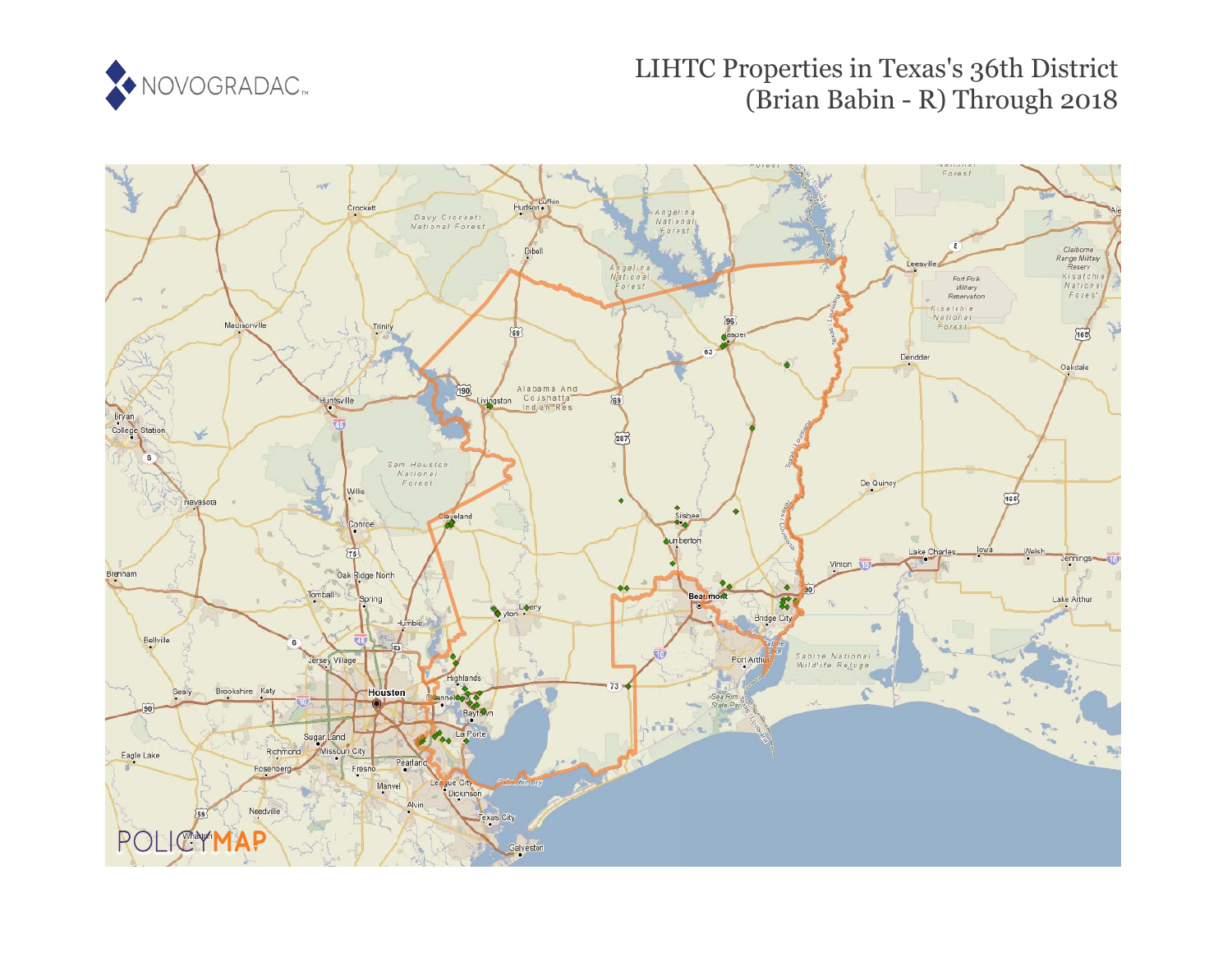| <b>Project Name</b>          | <b>Address</b>              | <b>City</b>        | <b>State</b>             | <b>Zip Code</b> | Nonprofit<br><b>Sponsor</b> | <b>Allocation</b><br>Year | <b>Annual</b><br><b>Allocated</b><br><b>Amount</b> | <b>Year Placed</b><br>in Service | <b>Construction Type</b> | <b>Total</b><br><b>Units</b> | Low<br>Income<br><b>Units</b> | <b>Rent</b> or<br><b>Income</b><br><b>Ceiling</b> | <b>Credit</b><br><b>Percentage</b> | Tax-<br><b>Exempt</b><br><b>Bond</b> | <b>HUD Multi-Family</b><br><b>Financing/Rental</b><br><b>Assistance</b> |
|------------------------------|-----------------------------|--------------------|--------------------------|-----------------|-----------------------------|---------------------------|----------------------------------------------------|----------------------------------|--------------------------|------------------------------|-------------------------------|---------------------------------------------------|------------------------------------|--------------------------------------|-------------------------------------------------------------------------|
| <b>OAKLEAF ESTATES</b>       | 1195 HWY 327 E              | <b>SILSBEE</b>     | TX                       | 77656           | No                          | 2008                      | SO                                                 | 2009                             | New Construction         | 80                           | 80                            | 60% AMGI                                          | 70 % present<br>value              | No                                   |                                                                         |
| PROVIDENCE TOWN SQUARE       | 3801 CTR ST                 | <b>DEER PARK</b>   | TX                       | 77536           | No                          | 2010                      | <b>SO</b>                                          | 2011                             | Not Indicated            | 188                          | 188                           |                                                   | 60% AMGI Not Indicated             | No                                   |                                                                         |
| HAMPSHIRE COURT APTS         | 3400 BURKE RD               | <b>PASADENA</b>    | TX                       | 77504           | No                          | 2009                      | \$0                                                | 2011                             | Not Indicated            | 159                          | 159                           |                                                   | 60% AMGI Not Indicated No          |                                      |                                                                         |
| WHISPERING OAKS              | 816 MEMPHIS ST              | <b>WEST ORANGE</b> | TX                       | 77630           | $_{\rm No}$                 | 2009                      | S <sub>0</sub>                                     | 2011                             | New Construction         | 24                           | 24                            | 60% AMGI TCEP only                                |                                    | No                                   |                                                                         |
| <b>ARBOR PINES</b>           | 653 MLK JR DR               | ORANGE             | TX                       |                 | $\rm No$                    | 2009                      | $\$0$                                              | 2011                             | Not Indicated            | 76                           | 76                            |                                                   | 60% AMGI Not Indicated No          |                                      |                                                                         |
| <b>AUBURN SQUARE</b>         | 2388 N MAIN ST              | <b>VIDOR</b>       | TX                       | 77662           | No                          | 2010                      | S <sub>0</sub>                                     | 2012                             | Not Indicated            | 80                           | 80                            |                                                   | 60% AMGI Not Indicated No          |                                      |                                                                         |
| FOX RUN APTS (2012 BOND)     | 2600 ALLIE PAYNE RD ORANGE  |                    | TX                       | 77632           | Yes                         | 2012                      | SO                                                 | 2012                             | Not Indicated            | 70                           | 70                            |                                                   | 60% AMGI Not Indicated No          |                                      | No                                                                      |
| <b>ALEXANDER PLACE APTS</b>  | 2401 N ALEXANDER DR BAYTOWN |                    | TX                       | 77520           | No                          | 2011                      | <b>SO</b>                                          | 2013                             | Not Indicated            | 36                           | 36                            |                                                   | 60% AMGI Not Indicated No          |                                      |                                                                         |
| LUMBERTON LA BELLE VIEW      | <b>765 N LHS DR</b>         | <b>LUMBERTON</b>   | TX                       | 77657           | No                          | 2011                      | $\boldsymbol{\mathsf{S}}\boldsymbol{\mathsf{0}}$   | 2013                             | Not Indicated            | 80                           | 80                            |                                                   | 60% AMGI Not Indicated No          |                                      |                                                                         |
| <b>GLENWOOD TRAILS II</b>    | 4300 GLENWOOD AVE DEER PARK |                    | TX                       | 77536           | No                          | 2014                      | $\boldsymbol{\mathsf{S}}\boldsymbol{\mathsf{0}}$   | Insufficient<br>Data             | New Construction         | 112                          | $\mathbf 0$                   |                                                   | 60% AMGI Not Indicated No          |                                      |                                                                         |
| PINE GROVE                   | 2450 W PARK AVE             | ORANGE             | $\mathcal{T}\mathcal{X}$ |                 | $\mathbf {No}$              | 2014                      | $\bf{S0}$                                          | Insufficient<br>Data             | New Construction         | $\mathbf 0$                  | $\boldsymbol{0}$              |                                                   | 60% AMGI Not Indicated No          |                                      |                                                                         |
| <b>AUTUMN TRACE APTS</b>     | 1300 HWY 327 W              | <b>SILSBEE</b>     | TX                       | 77656           |                             | Insufficient<br>Data      | ${\bf S0}$                                         | Insufficient<br>Data             | Not Indicated            | 58                           | $\bf{0}$                      |                                                   | Not Indicated                      |                                      |                                                                         |
| <b>BIRDSONG PLACE VILLAS</b> | 1017 BIRDSONG DR            | <b>BAYTOWN</b>     | TX                       | 77521           |                             | Insufficient<br>Data      | ${\bf S0}$                                         | Insufficient<br>Data             | Not Indicated            | 96                           | $\boldsymbol{0}$              |                                                   | Not Indicated                      |                                      |                                                                         |
| CYPRESSWOOD CROSSING         | 1010 HWY 87 S               | ORANGE             | TX                       | 77630           |                             | Insufficient<br>Data      | $\$0$                                              | Insufficient<br>Data             | Not Indicated            | 76                           | $\bf{0}$                      |                                                   | Not Indicated                      |                                      |                                                                         |
| DAYTON PARK APTS I           | 4490 N CLEVELAND ST DAYTON  |                    | TX                       | 77535           |                             | Insufficient<br>Data      | ${\bf S0}$                                         | Insufficient<br>Data             | Not Indicated            | 50                           | $\boldsymbol{0}$              |                                                   | Not Indicated                      |                                      |                                                                         |

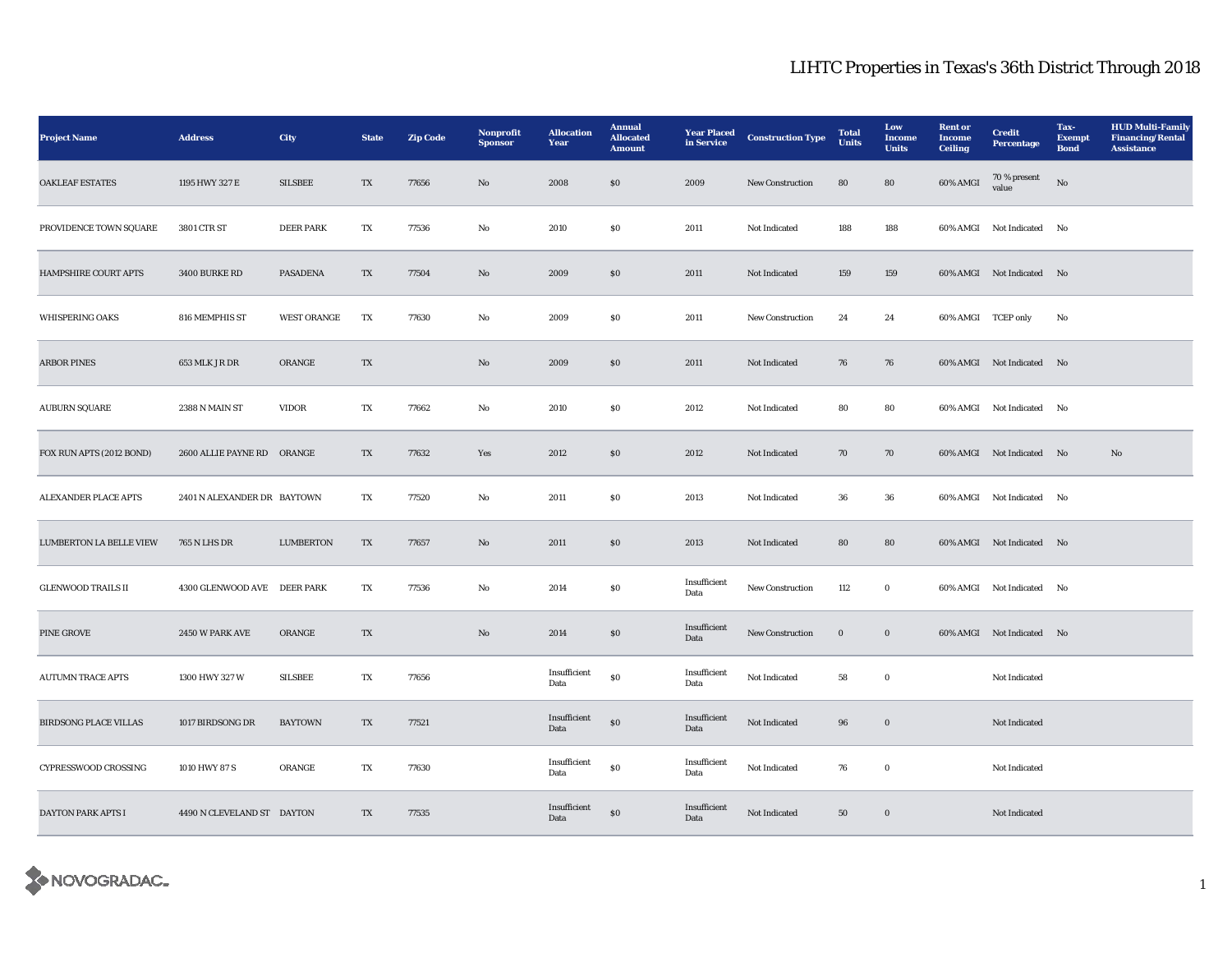| <b>Project Name</b>                      | <b>Address</b>                 | City             | <b>State</b>            | <b>Zip Code</b> | Nonprofit<br><b>Sponsor</b> | <b>Allocation</b><br>Year | <b>Annual</b><br><b>Allocated</b><br><b>Amount</b> | <b>Year Placed</b><br>in Service | <b>Construction Type</b>  | <b>Total</b><br>Units | Low<br>Income<br><b>Units</b> | <b>Rent</b> or<br><b>Income</b><br><b>Ceiling</b> | <b>Credit</b><br><b>Percentage</b> | Tax-<br><b>Exempt</b><br><b>Bond</b> | <b>HUD Multi-Family</b><br><b>Financing/Rental</b><br><b>Assistance</b> |
|------------------------------------------|--------------------------------|------------------|-------------------------|-----------------|-----------------------------|---------------------------|----------------------------------------------------|----------------------------------|---------------------------|-----------------------|-------------------------------|---------------------------------------------------|------------------------------------|--------------------------------------|-------------------------------------------------------------------------|
| <b>FAIRMONT OAKS APTS</b>                | 9801 W FAIRMONT<br><b>PKWY</b> | <b>LA PORTE</b>  | TX                      | 77571           |                             | Insufficient<br>Data      | $\$0$                                              | Insufficient<br>Data             | Not Indicated             | 139                   | $\mathbf 0$                   |                                                   | Not Indicated                      |                                      |                                                                         |
| <b>LIVINGSTON SENIORS APTS</b>           | 1600 N HOUSTON AVE LIVINGSTON  |                  | TX                      | 77351           |                             | Insufficient<br>Data      | $\$0$                                              | Insufficient<br>Data             | Not Indicated             | ${\bf 36}$            | $\mathbf 0$                   |                                                   | Not Indicated                      |                                      |                                                                         |
| ORANGE PALM GARDEN APT<br><b>HOMES</b>   | 1727 N 37TH ST                 | ORANGE           | TX                      | 77630           |                             | Insufficient<br>Data      | $\$0$                                              | Insufficient<br>Data             | Not Indicated             | 76                    | $\mathbf 0$                   |                                                   | Not Indicated                      |                                      |                                                                         |
| <b>SWEETWATER APARTMENTS</b>             | 865 HIGHWAY 105 W              | <b>SOUR LAKE</b> | TX                      | 77659           | No                          | 2018                      | \$0\$                                              | 2002                             | Acquisition and Rehab 24  |                       | 24                            | 60% AMGI                                          | 70 % present<br>value              |                                      |                                                                         |
| TOWNHOMES OF BAY FOREST                  | 6304 DECKER DR                 | <b>BAYTOWN</b>   | TX                      | 77520           |                             | 2000                      | $\$0$                                              | 2002                             | Not Indicated             | 128                   | 128                           |                                                   | Not Indicated                      |                                      |                                                                         |
| <b>CHURCHILL PLACE</b>                   | 1201 S BROADWAY ST             | <b>LA PORTE</b>  | TX                      | 77571           | $\mathbf{N}\mathbf{o}$      | 2001                      | \$0\$                                              | 2003                             | <b>New Construction</b>   | 72                    | 61                            |                                                   | 70 % present<br>value              | No                                   |                                                                         |
| PARKWAY SENIOR APTS                      | 3663 FAIRMONT PKWY PASADENA    |                  | TX                      | 77504           | No                          | 2001                      | $\$0$                                              | 2003                             | New Construction          | 122                   | 91                            |                                                   | 70 % present<br>value              | $_{\rm No}$                          |                                                                         |
| <b>BAYOU WILLOW APTS</b>                 | 4102 YOUNG ST                  | <b>PASADENA</b>  | TX                      | 77504           | $\mathbf{N}\mathbf{o}$      | 2003                      | \$0\$                                              | 2004                             | Acquisition and Rehab 212 |                       | 212                           |                                                   | 30 % present<br>value              | Yes                                  |                                                                         |
| <b>SEVILLE PLACE APTS</b>                | 3701 LUELLA BLVD               | <b>LA PORTE</b>  | TX                      | 77571           |                             | 2004                      | \$564,828                                          | 2006                             | New Construction          | 180                   | 180                           | 60% AMGI                                          | 30 % present<br>value              |                                      |                                                                         |
| <b>ROSEMONT AT BAYTOWN</b><br>(GARTH)    | 6033 GARTH RD                  | <b>BAYTOWN</b>   | TX                      | 77521           |                             | 2004                      | \$685,028                                          | 2006                             | New Construction          | 250                   | 250                           | 60% AMGI                                          | 30 % present<br>value              |                                      |                                                                         |
| <b>BAYVIEW APTS</b>                      | 6900 N MAIN ST                 | <b>BAYTOWN</b>   | TX                      | 77521           | No                          | 2005                      | \$887,593                                          | 2007                             | New Construction          | 240                   | 240                           | 60% AMGI                                          | 30 % present<br>value              | Yes                                  |                                                                         |
| PIEDMONT APTS                            | 7510 DECKER DR                 | <b>BAYTOWN</b>   | TX                      | 77520           | No                          | 2006                      | \$1,069,209                                        | 2007                             | <b>New Construction</b>   | 250                   | 250                           | 60% AMGI                                          | 30 % present<br>value              | Yes                                  |                                                                         |
| PINEYWOODS COMMUNITY ORAN 205 W PARK AVE |                                | ORANGE           | TX                      | 77630           | Yes                         | 2004                      | \$403,142                                          | 2007                             | <b>New Construction</b>   | $36\,$                | ${\bf 36}$                    | 60% AMGI                                          | 70 % present<br>value              | No                                   |                                                                         |
| PARK PLACE APTS                          | 100 CAMPBELL ST                | <b>CLEVELAND</b> | TX                      | 77327           | $\rm No$                    | 2008                      | $\boldsymbol{\mathsf{S}}\boldsymbol{\mathsf{O}}$   | Insufficient<br>Data             | Not Indicated             | $\bf{60}$             | 60                            |                                                   | 60% AMGI Not Indicated No          |                                      |                                                                         |
| PROSPECT POINT                           | 215 PREMIER DR                 | <b>JASPER</b>    | $\mathbf{T} \mathbf{X}$ | 75951           |                             | Insufficient<br>Data      | $\$0$                                              | Insufficient<br>Data             | Not Indicated             | 67                    | $\mathbf 0$                   |                                                   | Not Indicated                      |                                      |                                                                         |

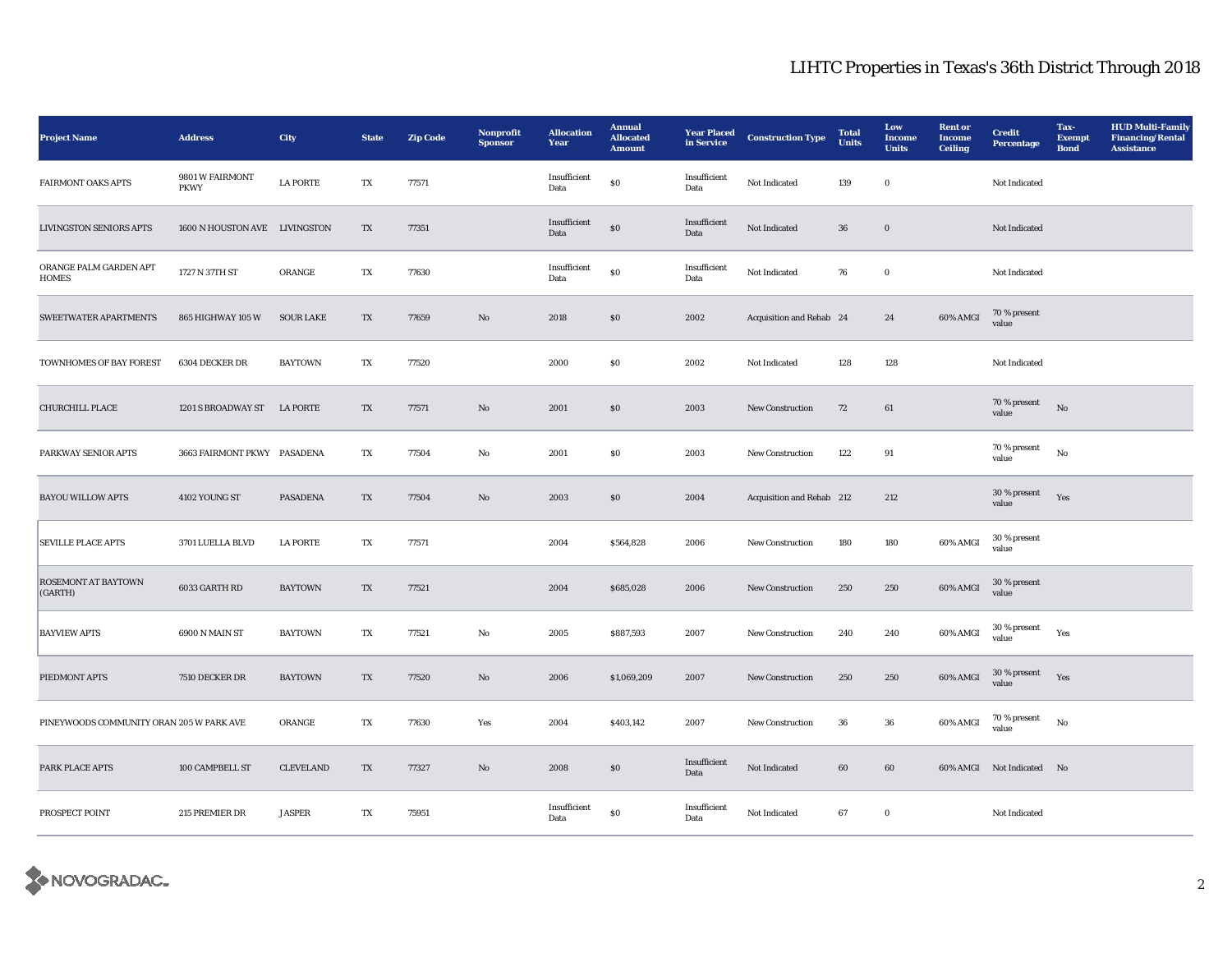| <b>Project Name</b>                                                              | <b>Address</b>                            | City              | <b>State</b>             | <b>Zip Code</b> | Nonprofit<br><b>Sponsor</b> | <b>Allocation</b><br>Year       | <b>Annual</b><br><b>Allocated</b><br><b>Amount</b> | <b>Year Placed</b><br>in Service | <b>Construction Type</b>  | <b>Total</b><br>Units | Low<br>Income<br><b>Units</b> | <b>Rent</b> or<br><b>Income</b><br><b>Ceiling</b> | <b>Credit</b><br><b>Percentage</b> | Tax-<br><b>Exempt</b><br><b>Bond</b> | <b>HUD Multi-Family</b><br><b>Financing/Rental</b><br><b>Assistance</b> |
|----------------------------------------------------------------------------------|-------------------------------------------|-------------------|--------------------------|-----------------|-----------------------------|---------------------------------|----------------------------------------------------|----------------------------------|---------------------------|-----------------------|-------------------------------|---------------------------------------------------|------------------------------------|--------------------------------------|-------------------------------------------------------------------------|
| RIDGECREST INN APTS, LTD                                                         | 901 FOREST HOLW                           | <b>LIVINGSTON</b> | TX                       | 77351           |                             | Insufficient<br>$\mathbf{Data}$ | $\$0$                                              | Insufficient<br>Data             | Not Indicated             | ${\bf 50}$            | $\mathbf 0$                   |                                                   | Not Indicated                      |                                      |                                                                         |
| <b>SABINE PARK APTS</b>                                                          | 111 PINE AVE                              | ORANGE            | TX                       | 77630           |                             | Insufficient<br>Data            | $\$0$                                              | Insufficient<br>Data             | Not Indicated             | 200                   | $\bf{0}$                      |                                                   | Not Indicated                      |                                      |                                                                         |
| SHADY CREEK APTS                                                                 | 1220 KNOWLTON RD                          | <b>BAYTOWN</b>    | TX                       | 77520           |                             | Insufficient<br>Data            | $\$0$                                              | Insufficient<br>Data             | Not Indicated             | 86                    | $\bf{0}$                      |                                                   | Not Indicated                      |                                      |                                                                         |
| <b>SHELDON RANCH</b>                                                             | 930 DELL DALE ST                          | CHANNELVIEW       | TX                       | 77530           |                             | Insufficient<br>Data            | $\$0$                                              | Insufficient<br>Data             | Not Indicated             | $30\,$                | $\bf{0}$                      |                                                   | Not Indicated                      |                                      |                                                                         |
| <b>SWEETBRIAR HILLS I APTS</b>                                                   | 668 W M L K BLVD                          | <b>JASPER</b>     | $\mathcal{T}\mathcal{X}$ | 75951           |                             | Insufficient<br>Data            | $\$0$                                              | Insufficient<br>Data             | Not Indicated             | $32\,$                | $\mathbf 0$                   |                                                   | Not Indicated                      |                                      |                                                                         |
| THE VILLAGE                                                                      | 4601 VILLAGE LN                           | <b>BAYTOWN</b>    | TX                       | 77521           |                             | Insufficient<br>Data            | $\$0$                                              | Insufficient<br>Data             | Not Indicated             | 210                   | $\bf{0}$                      |                                                   | Not Indicated                      |                                      |                                                                         |
| THE VILLAS AT SHAVER                                                             | 3721 SHAVER ST                            | <b>PASADENA</b>   | TX                       | 77504           |                             | Insufficient<br>Data            | ${\bf S0}$                                         | Insufficient<br>$\mathbf{Data}$  | Not Indicated             | 240                   | $\boldsymbol{0}$              |                                                   | Not Indicated                      |                                      |                                                                         |
| <b>TWELVE OAKS APTS</b>                                                          | 2405 HWY 12                               | <b>VIDOR</b>      | TX                       | 77662           |                             | Insufficient<br>Data            | $\$0$                                              | Insufficient<br>Data             | Not Indicated             | 70                    | $\bf{0}$                      |                                                   | Not Indicated                      |                                      |                                                                         |
| <b>WINDSHIRE APTS</b>                                                            | 4415 SHAVER ST                            | <b>PASADENA</b>   | TX                       | 77504           |                             | Insufficient<br>Data            | $\$0$                                              | Insufficient<br>Data             | Not Indicated             | 251                   | $\bf{0}$                      |                                                   | Not Indicated                      |                                      |                                                                         |
| WYNDHAM PARK                                                                     | 2700 ROLLINGBROOK<br>DR                   | <b>BAYTOWN</b>    | $\mathbf{T} \mathbf{X}$  | 77521           |                             | Insufficient<br>Data            | $\$0$                                              | Insufficient<br>Data             | Not Indicated             | 181                   | $\mathbf 0$                   |                                                   | Not Indicated                      |                                      |                                                                         |
| LUMBERTON SENIOR VILLAGE                                                         | NWC OF MITCHELL RD<br>AND SMITH LEAGUE RD | ${\bf LUMBERTON}$ | $\mathbf{T}\mathbf{X}$   | 77657           | $\rm No$                    | 2016                            | ${\bf S0}$                                         | Insufficient<br>Data             | New Construction          | ${\bf 76}$            | ${\bf 55}$                    | $60\%$ AMGI                                       | 70 % present<br>value              | $\rm No$                             |                                                                         |
| MILL TOWN SENIORS                                                                | S. 16TH ST. AT W.<br><b>AVENUE P</b>      | <b>SILSBEE</b>    | TX                       | 77656           | No                          | 2016                            | $\$0$                                              | Insufficient<br>Data             | <b>New Construction</b>   | 80                    | 72                            | 60% AMGI                                          | $70\,\%$ present<br>value          | No                                   |                                                                         |
| <b>COURTYARDS AT CROSBY (FKA</b><br><b>CROSBY MEADOWS</b><br><b>APARTMENTS</b> ) | 304 KRENEK                                | <b>CROSBY</b>     | TX                       | 77532           | No                          | 2016                            | $\boldsymbol{\mathsf{S}}\boldsymbol{\mathsf{0}}$   | Insufficient<br>Data             | Acquisition and Rehab 97  |                       | 97                            | 60% AMGI                                          | 70 % present<br>value              | No                                   |                                                                         |
| <b>CEDAR RIDGE APARTMENTS</b>                                                    | 1907 N WINFREE ST                         | <b>DAYTON</b>     | TX                       | 77535           | No                          | 2017                            | \$0\$                                              | Insufficient<br>Data             | Acquisition and Rehab 80  |                       | 80                            | 60% AMGI                                          | 70 % present<br>value              |                                      | No                                                                      |
| <b>BAYSHORE TOWERS</b>                                                           | 3219 BURKE RD                             | <b>PASADENA</b>   | TX                       | 77504           | No                          | 2018                            | \$0\$                                              | Insufficient<br>Data             | Acquisition and Rehab 100 |                       | 100                           | 60% AMGI                                          | 30 % present<br>value              |                                      |                                                                         |

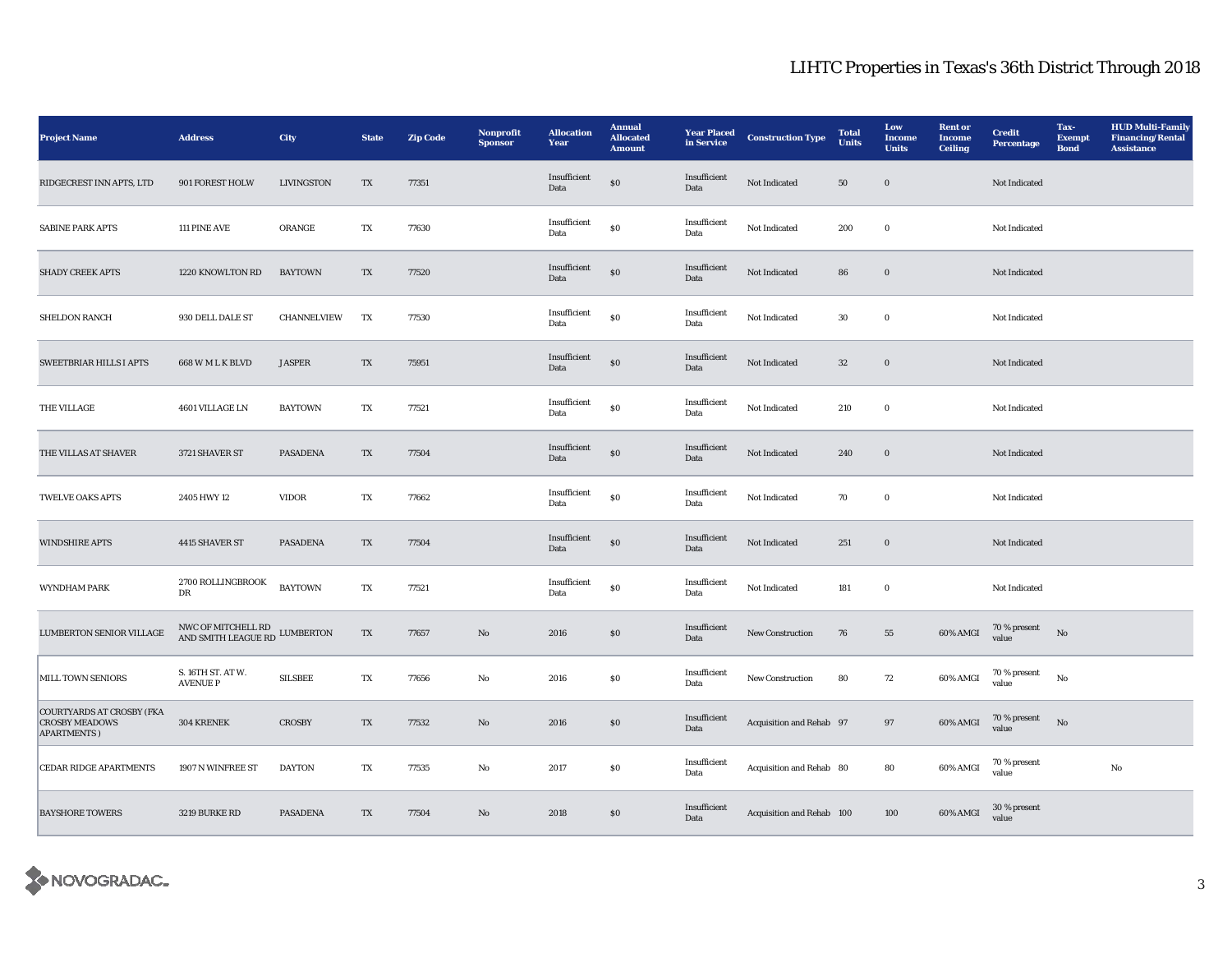| <b>Project Name</b>                            | <b>Address</b>    | City              | <b>State</b> | <b>Zip Code</b> | Nonprofit<br><b>Sponsor</b> | <b>Allocation</b><br>Year | <b>Annual</b><br><b>Allocated</b><br><b>Amount</b> | <b>Year Placed</b><br>in Service | <b>Construction Type</b> | <b>Total</b><br><b>Units</b> | Low<br><b>Income</b><br><b>Units</b> | <b>Rent</b> or<br><b>Income</b><br><b>Ceiling</b> | <b>Credit</b><br>Percentage | Tax-<br><b>Exempt</b><br><b>Bond</b> | <b>HUD Multi-Family</b><br><b>Financing/Rental</b><br><b>Assistance</b> |
|------------------------------------------------|-------------------|-------------------|--------------|-----------------|-----------------------------|---------------------------|----------------------------------------------------|----------------------------------|--------------------------|------------------------------|--------------------------------------|---------------------------------------------------|-----------------------------|--------------------------------------|-------------------------------------------------------------------------|
| <b>CROSBY PLAZA APARTMENTS</b>                 | 6616 FM 2100      | <b>CROSBY</b>     | TX           | 77532           | No                          | 2018                      | \$0                                                | Insufficient<br>Data             | Acquisition and Rehab 86 |                              | 86                                   | 60% AMGI                                          | 30 % present<br>value       |                                      |                                                                         |
| DAYTON RETIREMENT CENTER                       | 1900 N WINFREE ST | <b>DAYTON</b>     | TX           | 77535           | $\rm No$                    | 2018                      | $\$0$                                              | Insufficient<br>Data             | Acquisition and Rehab 48 |                              | 48                                   | 60% AMGI                                          | 70 % present<br>value       |                                      | $\rm No$                                                                |
| <b>PARK FOREST</b>                             | 200 COOK RD.      | LIBERTY           | TX           | 77575           | No                          | 2018                      | $\$0$                                              | Insufficient<br>Data             | Acquisition and Rehab 56 |                              | 56                                   | 60% AMGI                                          | 70 % present<br>value       |                                      |                                                                         |
| PINES AT ALLEN STREET                          | 275 E. ALLEN ST.  | KOUNTZE           | TX           | 77625           | $\rm\thinspace No$          | 2018                      | $\bf{S0}$                                          | Insufficient<br>Data             | New Construction         | 80                           | $\bf68$                              | 60% AMGI                                          | 70 % present<br>value       |                                      |                                                                         |
| <b>ORANGE GROVE APTS</b>                       | RR 1              | <b>NEWTON</b>     | TX           | 75966           | No                          | 1987                      | $\$0$                                              | 1987                             | Existing                 | 24                           | 24                                   |                                                   | Not Indicated               |                                      |                                                                         |
| <b>CLEVELAND SQUARE</b>                        | 104 E WACO ST     | <b>CLEVELAND</b>  | TX           | 77327           | $\mathbf{N}\mathbf{o}$      | 1989                      | \$0                                                | 1990                             | Acquisition and Rehab 48 |                              | 48                                   |                                                   | Not Indicated               |                                      |                                                                         |
| <b>WINNIE SQUARE</b>                           | 218 MAGNOLIA AVE  | <b>WINNIE</b>     | TX           |                 | $\rm No$                    | 1990                      | $\$0$                                              | 1991                             | New Construction         | $32\,$                       | $32\,$                               |                                                   | Not Indicated               |                                      |                                                                         |
| <b>CLEVELAND PLAZA</b>                         | 915 E HANSON ST   | <b>CLEVELAND</b>  | TX           | 77327           | $\mathbf{N}\mathbf{o}$      | 1991                      | \$0                                                | 1992                             | New Construction         | 48                           | 48                                   |                                                   | Not Indicated               |                                      |                                                                         |
| <b>DAYTON TOWNHOMES</b>                        | 550 AARON ST      | <b>DAYTON</b>     | TX           | 77535           | No                          | 1992                      | ${\bf S0}$                                         | 1992                             | Acquisition and Rehab 4  |                              | $\overline{4}$                       |                                                   | Not Indicated               |                                      |                                                                         |
| <b>JASPER MANOR</b>                            | 310 W CHILDERS ST | <b>JASPER</b>     | TX           | 75951           | No                          | 1991                      | \$0                                                | 1993                             | New Construction         | 36                           | 36                                   |                                                   | Not Indicated               |                                      |                                                                         |
| BAY CITY VILLAGE APARTMENTS 3301 ROYAL ST      |                   | <b>BAYTOWN</b>    | TX           | 77520           | $\rm\thinspace No$          | 2018                      | $\$0$                                              | 1994                             | Acquisition and Rehab 62 |                              | 62                                   | 60% AMGI                                          | 30 % present<br>value       |                                      |                                                                         |
| DAYTON SQUARE LTD                              | 2800 N WINFREE ST | <b>DAYTON</b>     | TX           | 77535           | $\mathbf{N}\mathbf{o}$      | 1993                      | $\$0$                                              | 1994                             | New Construction         | 48                           | 48                                   |                                                   | Not Indicated               |                                      |                                                                         |
| <b>LAKE SENIORS</b>                            | 880 HWY 105 E     | <b>SOUR LAKE</b>  | TX           | 77659           | No                          | 1993                      | $\$0$                                              | 1994                             | New Construction         | 36                           | 36                                   |                                                   | Not Indicated               |                                      |                                                                         |
| <b>LIVINGSTON PLAZA</b>                        | 1001 FOREST HOLW  | <b>LIVINGSTON</b> | TX           | 77351           | $\mathbf{N}\mathbf{o}$      | 1992                      | $\$0$                                              | 1994                             | New Construction         | 24                           | 24                                   |                                                   | Not Indicated               |                                      |                                                                         |
| COUNTRY TERRACE VILLAGE II, A 8410 OLEANDER ST |                   | HIGHLANDS         | TX           | 77562           | No                          | 1994                      | \$0                                                | 1995                             | <b>New Construction</b>  | 48                           | 48                                   |                                                   | 30 % present<br>value       | No                                   |                                                                         |